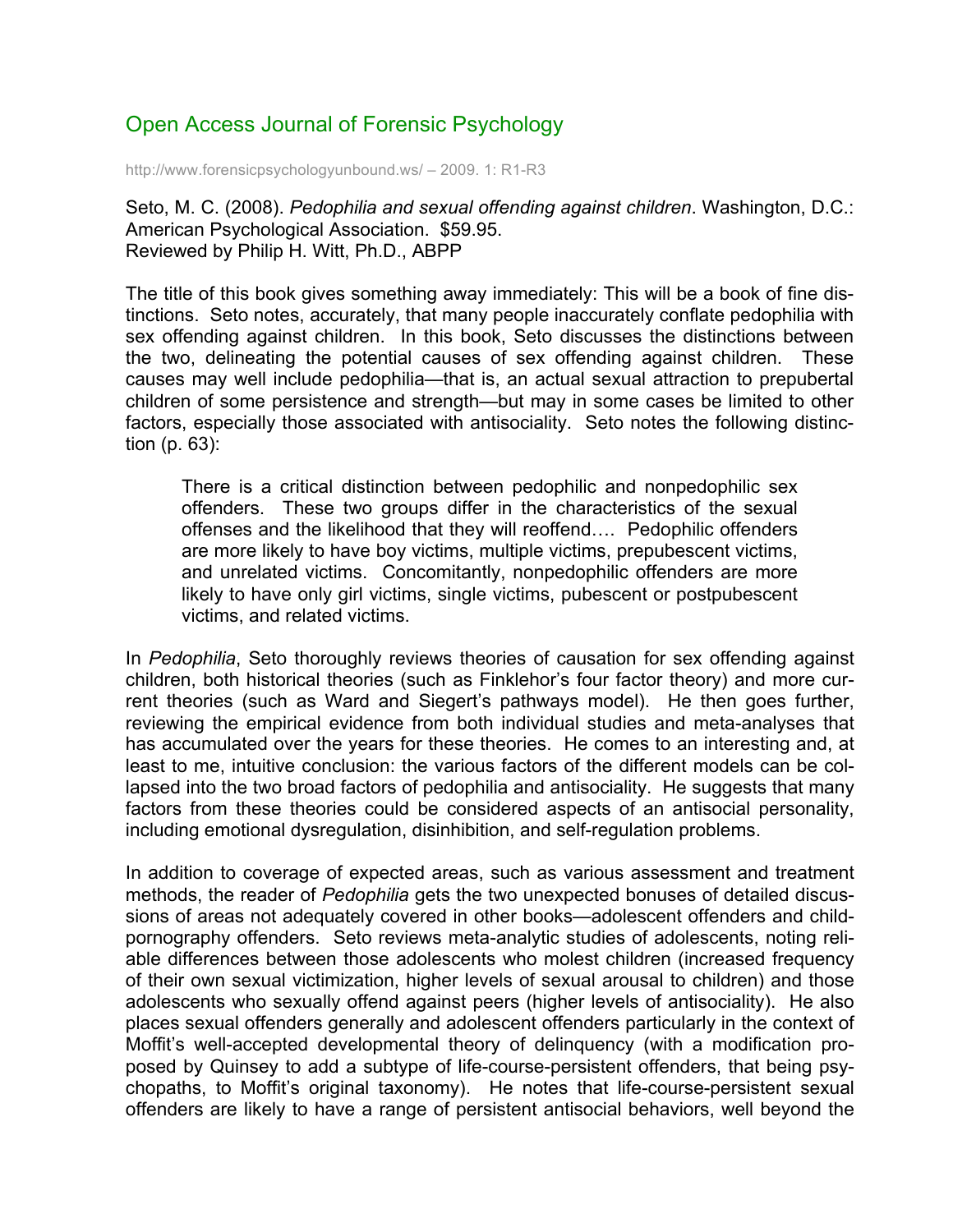sexual. The psychopathic individuals within this life-course-persistent group are less likely to have child victims and more likely to have adolescent victims. Adolescence-limited sexual offenders will cease sexually offending as they age and obtain access to appropriate sexual outlets, unless they (for not fully understood reasons) are pedophiles; if pedophiles, then their sexual focus on prepubertal children will increase the likelihood that they will continue to molest children, even if other forms of antisocial behavior cease as they age.

In Seto's discussion of incest offenders, he notes that incest offenders are atypical, generally being both less antisocial and less pedophilic than other sexual offenders. He then explores the obvious question: Why would an individual sexually molest a relative, given all the potential negative consequences, if that individual is not either antisocial or pedophilic? He approaches this puzzle from an evolutionary perspective, exploring, among other things, differences on a number of dimensions between genetically related and sociolegal fathers (i.e., stepfathers) who molest their children. He suggests a number of relevant factors: opportunity, lack of access to appropriate sexual outlets, degree of genetic relatedness, age of victim (with incest offenders mainly victimizing adolescent girls).

Seto is also one of the foremost researchers on child-pornography offenders, so in this book, the reader receives the benefit of his grasp of this area. He notes that the literature on child-pornography offenders is in its relative infancy, and results from this research have not been entirely consistent in characterizing these offenders. Nonetheless, he draws what conclusions he can from the existing literature. He suggests, for example, that those child-pornography offenders having an organized, extensive collection of child pornography (say, greater than 1000 child-pornographic images) and being involved in distributing child pornography are more likely to be pedophilic. He also notes that at the time he wrote the book, little research had been conducted "to determine what effect child pornography use might have on the likelihood of subsequently having sexual contact with a child" (p. 59), although Seto himself has begun to address this gap in the research and subsequent studies. He reports findings from his recent research, indicating (p. 160) that child-pornography offenders with prior criminal history of contact sex offenses are, perhaps not surprisingly, the most likely to commit future contact child sex offenses, and those child-pornography offenders with no history of contact sex offenses were relatively unlikely to commit future contact child sex offenses.

Seto notes that there has been considerable research on typologies of pedophiles, but relatively little research on the actual causes of pedophilia. He considers what might lead to pedophilia, given the presumed evolutionary selection pressures against it. First, he suggests that "pedophilia is a disorder of male-typical tendencies to attend to cues of youthfulness such as smooth skin, hairlessness, and large eyes" (p. 118). He also suggests that at least in some cases, "it may eventually be discovered that pedophilia is linked to pathogen exposure" (p. 119).

One can scarcely read any literature on sex offenders nowadays without a discussion of risk assessment. Risk assessment of sexual offenders is relevant in a variety of impor